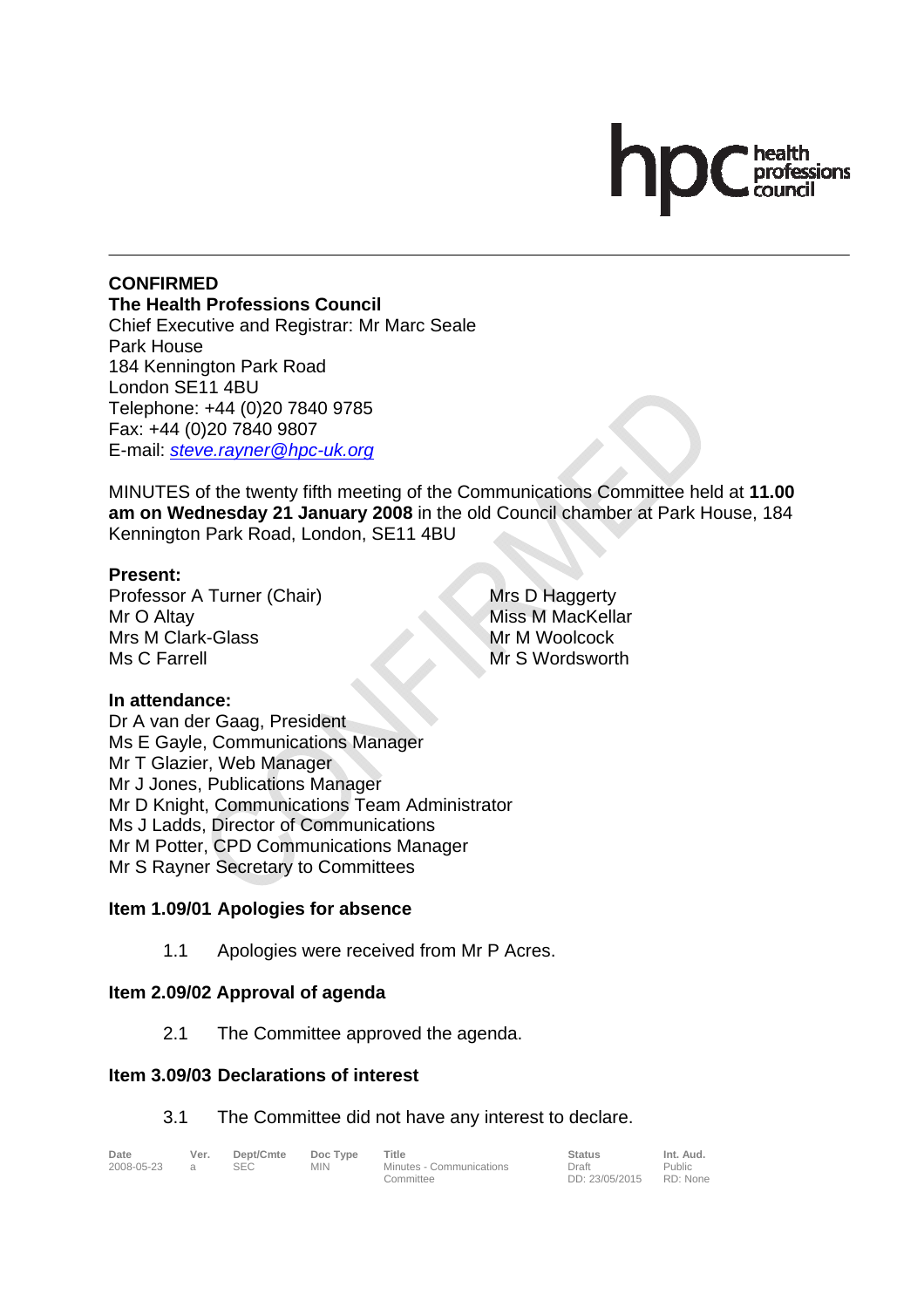# **Item 4.09/04 Minutes of the Committee of 16 October 2008**

4.1 The minutes were agreed as a true record of the twenty fourth meeting of the Committee and were signed by the Chairman.

## **Item 5.09/05 Matters arising from the Committee of 16 October 2008**

5.1 The Committee noted that the action points from the last meeting had either been completed, or were to be dealt with as part of the current agenda.

# **Item 6.09/06 Director of Communications Report**

- 6.1 The Committee received a paper to note from the Executive outlining the main activities of the Communications Department over the last quarter.
- 6.2 The Committee noted that the coverage of HPC registrant related stories in the press had dramatically increased. This was as a result of improvements made by the Communications Manager to the liaison process with the Press.
- 6.3 The Committee noted that the campaign carried out in partnership with the British Dietetics Association had been positively received amongst registrants and had received good coverage in the press. The Committee noted that the success of the campaign provided valuable lessons for other groups, and for the future approach to HPC campaigns.
- 6.4 The Director of Communications gave a brief outline of the process for the selection of events attended by the team.

### **ACTION: Events Manager to submit full events calendar to the next meeting**

### **Item 7.09/07 Communications Committee workshop**

- 7.1 The Committee received the minutes of the workshop which had been held after the October meeting, for discussion.
- 7.2 The Committee noted that the opportunity for a free flowing conversation about HPC communications and its own role had been valuable for the development of the Committee.
- 7.3 The Committee noted that the discussions had also been useful to the executive, who had used it to help inform the work planning process for 2009-10.

| Date<br>Ver.<br>Doc Type<br>Title<br>Dept/Cmte<br><b>Status</b><br>2008-05-23<br><b>SEC</b><br>Minutes - Communications<br>MIN.<br>Draft<br>DD: 23/05/2015<br>Committee | Int. Aud.<br>Public<br>RD: None |
|-------------------------------------------------------------------------------------------------------------------------------------------------------------------------|---------------------------------|
|-------------------------------------------------------------------------------------------------------------------------------------------------------------------------|---------------------------------|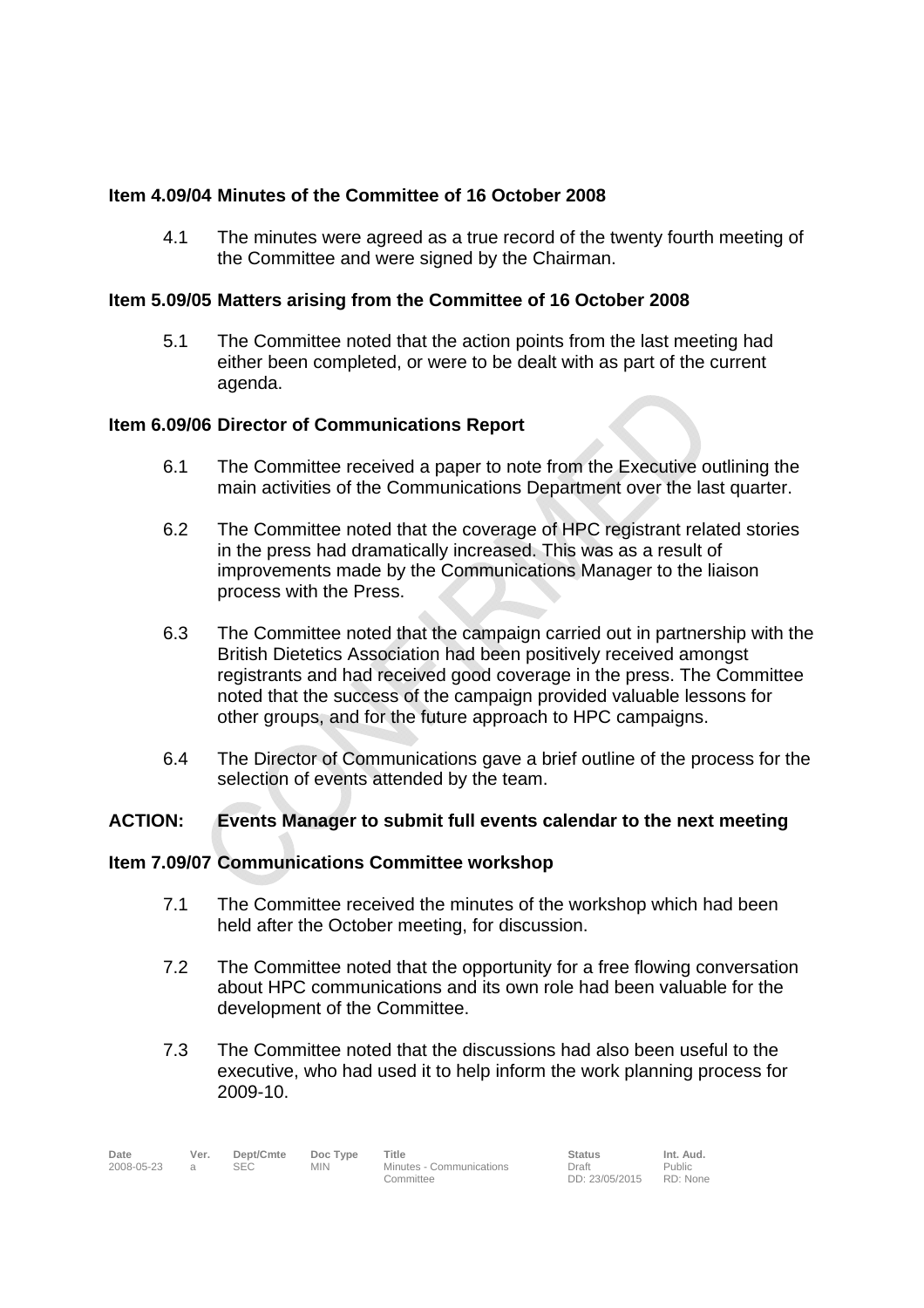7.4 The Committee noted that the workshop was at the right time of the year to fit in with planning processes, and agreed that another session should be held in 2009.

## **ACTION: Secretary to the Committee and Director of Communications to arrange workshop to follow meeting of 5 November 2009.**

## **Item 8.09/08 Communications workplan 2009-10**

- 8.1 The Committee received a paper for discussion and approval from the Executive introducing the workplan for 2009-10 and including the strategy for 2009-11. The workplan had been developed with input from the Committee workshop, discussions with other departments, a team workshop and by focusing on the Communications strategy.
- 8.2 The Committee noted the importance of independent analysis when making an assessment of the effectiveness of Communications work. The Committee noted that evaluation was a challenge in a work area where measures of success were not easily quantifiable.
- 8.3 The Committee noted that an external audit of the Communications Department had been commissioned by the Audit Committee and presented in September 2007. The audit was carried out by PKF.
- 8.4 The Committee approved the workplan 2009-10

# **ACTION: Secretary to the Committee to submit PKF audit report on the Communications Department to the next meeting**

### **Item 9.09/09 Development of a logo for registrant use**

- 9.1 The Committee received a paper to note from the Executive outlining the work being done to develop a logo that can be used by HPC registrants to demonstrate their registration status.
- 9.2 The Committee noted that the idea of a logo had been particularly well received amongst registrants working in the NHS. The exercise not only had the potential for generally raising the profile of HPC, it had the potential to give registrants a proof of their status as professionals, and give the public reassurance.
- 9.3 The Committee noted that the GMC was planning to introduce classifications to their registrants, requiring registrants who had undertaken revalidation to declare themselves as Licensed Practitioners and those who had retired Registered Practitioner. The Committee noted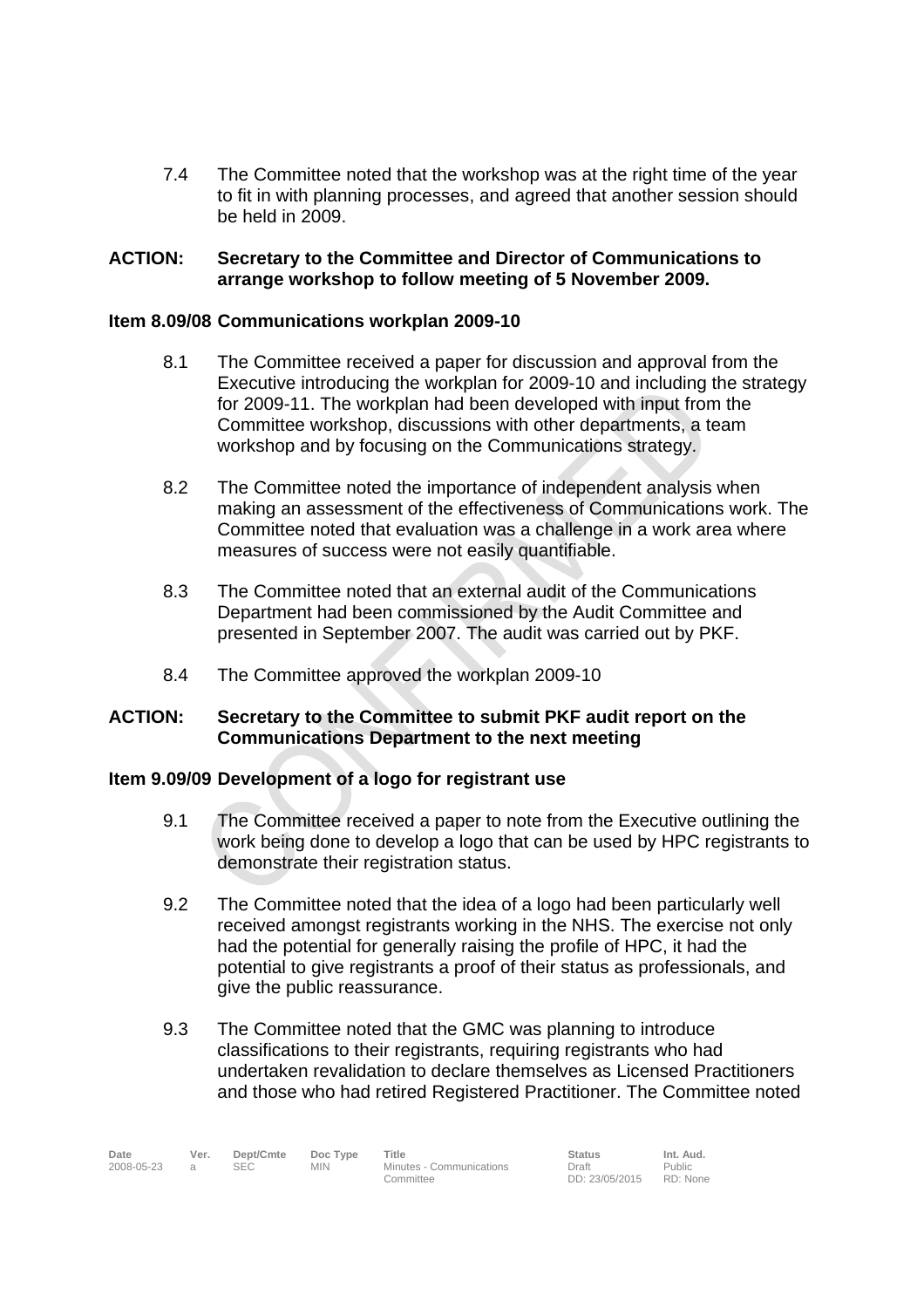that this may cause confusion amongst the general public on the status of registered health professionals on all other registers.

# **Item 10.09/10 Communications budget 2009-10 headline figures**

- 10.1 The Committee received a paper to note from the Executive setting out the headline figures for the budget designed to deliver the 2009-10 Communications workplan.
- 10.2 The Committee noted the headline figures.

# **Item 11.09/11 Refresh of public information materials and www.hpcheck.org**

- 11.1 The Committee received a paper to note from the Executive introducing the key changes being made public information materials, including www.hpcheck.org, to make them more accessible and easier to use.
- 11.2 The Committee noted the key changes.

# **Item 12.09/12 Communicating organisational activities**

- 12.1 The Committee received a paper to note from the Executive outlining work carried out by the Communications Department to support business being led by other parts of the HPC. The paper included a communications plan for registrations and renewals as an example.
- 12.2 Highlights of communications plans would be included in future reports by the Director of Communications.
- 12.3 The Committee agreed that this was a very useful way of seeing work that is going on behind the scenes, and offered its congratulations to the Communications team.

### **Item 13.09/13 'Be health wise' older people campaign update**

- 13.1 The Committee received a paper to note from the Executive outlining a campaign aimed at raising awareness of the HPC amongst older people and those who care for them.
- 13.2 The Committee noted that use had been made of a variety of different networks to get the message across. In addition to focusing traditional groups such as care home managers and staff, use had also been made of social networks.

13.3 The Committee agreed that this was a very positive area to explore.

| Date       | Ver. | Dept/Cmte | Doc Type   | Title                                 | <b>Status</b>           | Int. Aud.          |
|------------|------|-----------|------------|---------------------------------------|-------------------------|--------------------|
| 2008-05-23 |      | SEC       | <b>MIN</b> | Minutes - Communications<br>Committee | Draft<br>DD: 23/05/2015 | Public<br>RD: None |